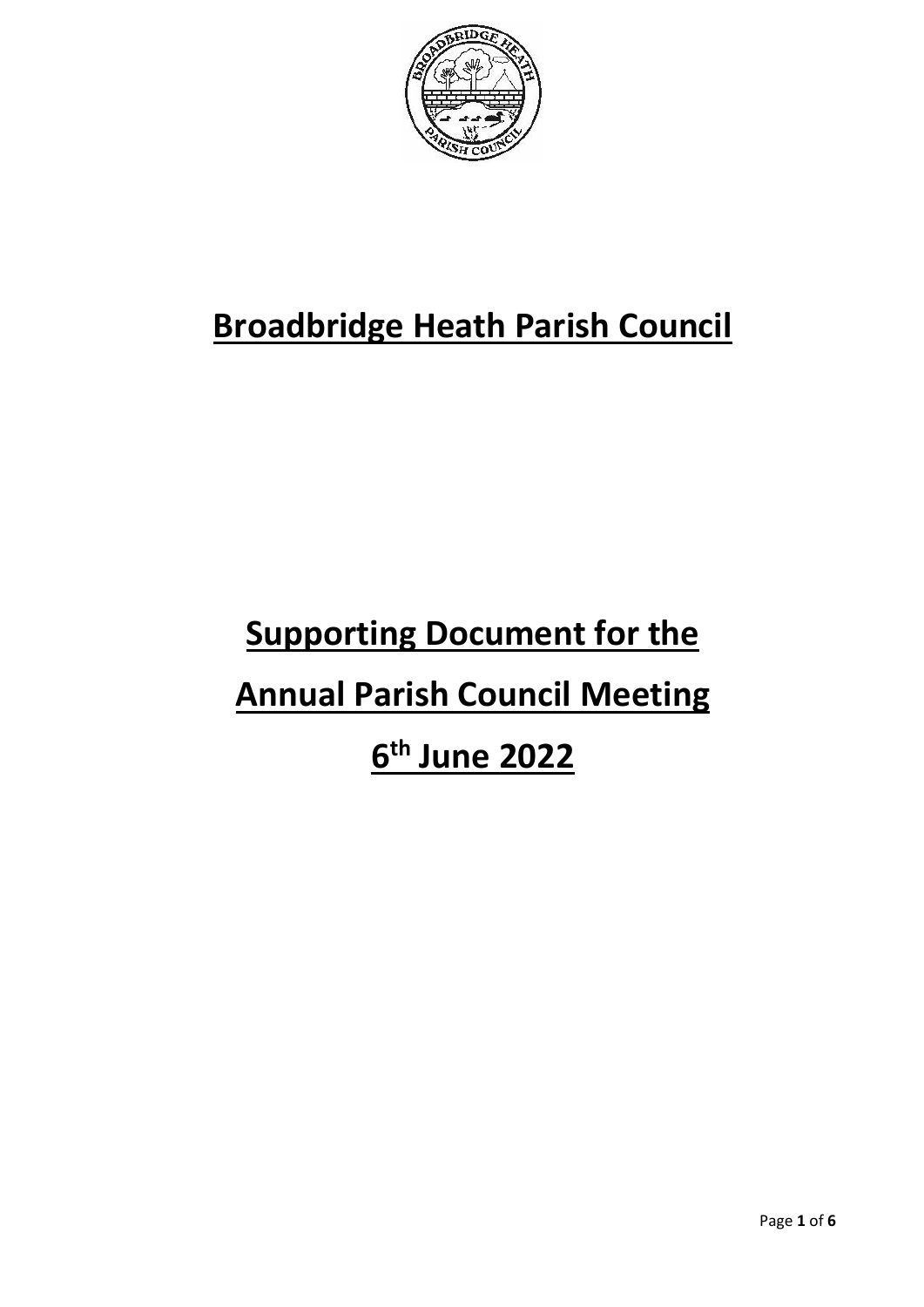**Index**

| Page 3 | Summarised recommendations per Agenda                              |
|--------|--------------------------------------------------------------------|
| Page 5 | APPENDIX 1 - PLANNING APPLICATIONS RECEIVED BY BBHPC<br>DURING MAY |
| Page 6 | APPENDIX 2 – PAYMENTS LIST FOR MAY INVOICES                        |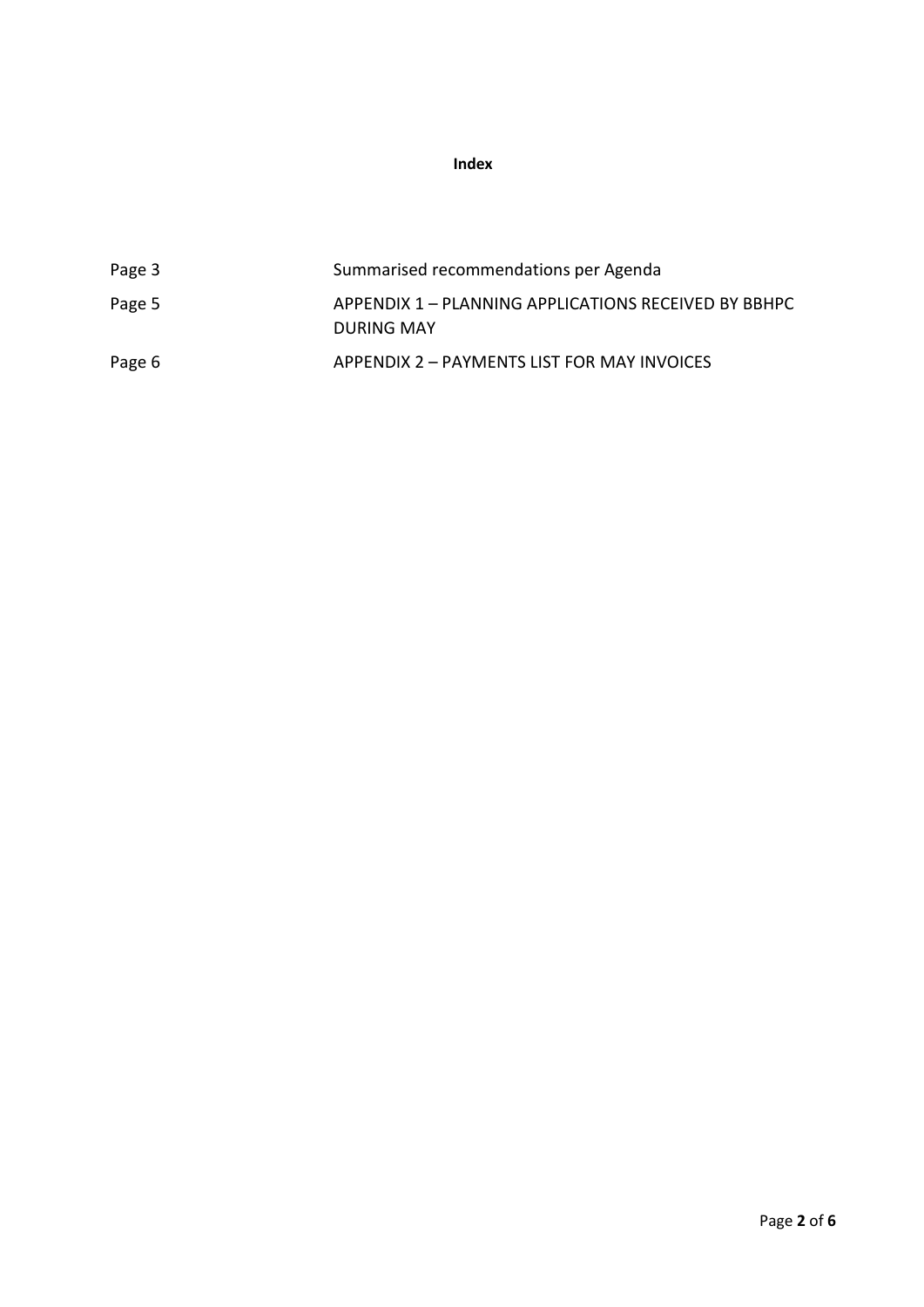#### **SUMMARISED DETAILS OF RECOMMENDATIONS FOR COUNCIL CONSIDERATION.**

#### **Item 5** - **To approve the minutes from the Parish Council meetings held on Monday 9 th May. Minutes to be published to website prior to meeting.**

#### **Item 6 - To receive and adopt the minutes from the Finance and Establishment Committee Meeting held on Monday 15th November 2021.**

[111120-DRAFT\\_Minutes\\_Finance\\_Committee\\_2021-11-15.pdf \(broadbridgeheath-pc.gov.uk\)](https://www.broadbridgeheath-pc.gov.uk/_UserFiles/Files/_Minutes/111120-DRAFT_Minutes_Finance_Committee_2021-11-15.pdf)

#### **Item 9 Planning Applications received by Broadbridge Heath Parish Council in MAY 2022**

- 9.1 Details of planning applications can be found in **APPENDIX 1.**
- 9.2 The Chair of the Planning Committee will provide a verbal update relating to DC/22/0779

#### **Item 10.1 Ratification of Payments lists for May 2022**

The list of payments for ratification can be found in **APPENDIX 2.**

#### **Item 10.2 Internal Audit report circulated to members.**

#### **Item 10.3 Additional Hours for May**

To approve additional hours worked during May as below:

#### **Clerk – 28**

(New staff training/additional meetings/APM for deduction from agreed EMR additional resource)

#### **Assistant Clerk – 9.25**

(Meetings and preparation)

#### **Item 10.4 Grant Application received from Gala Association - Ratification.**

A grant application to cover the entertainment costs for the Jubilee event was received from the Gala Association (see minute ref 021/22). The application was approved by the Chairman. Documents are circulated via the **Sharepoint** for ratification of the delegated decision.

#### **Item 11 Annual Governance and Accountability Return (AGAR)**

The AGAR, accounting statements and notice of period of elector's rights have been shared to the **Sharepoint** for review by members.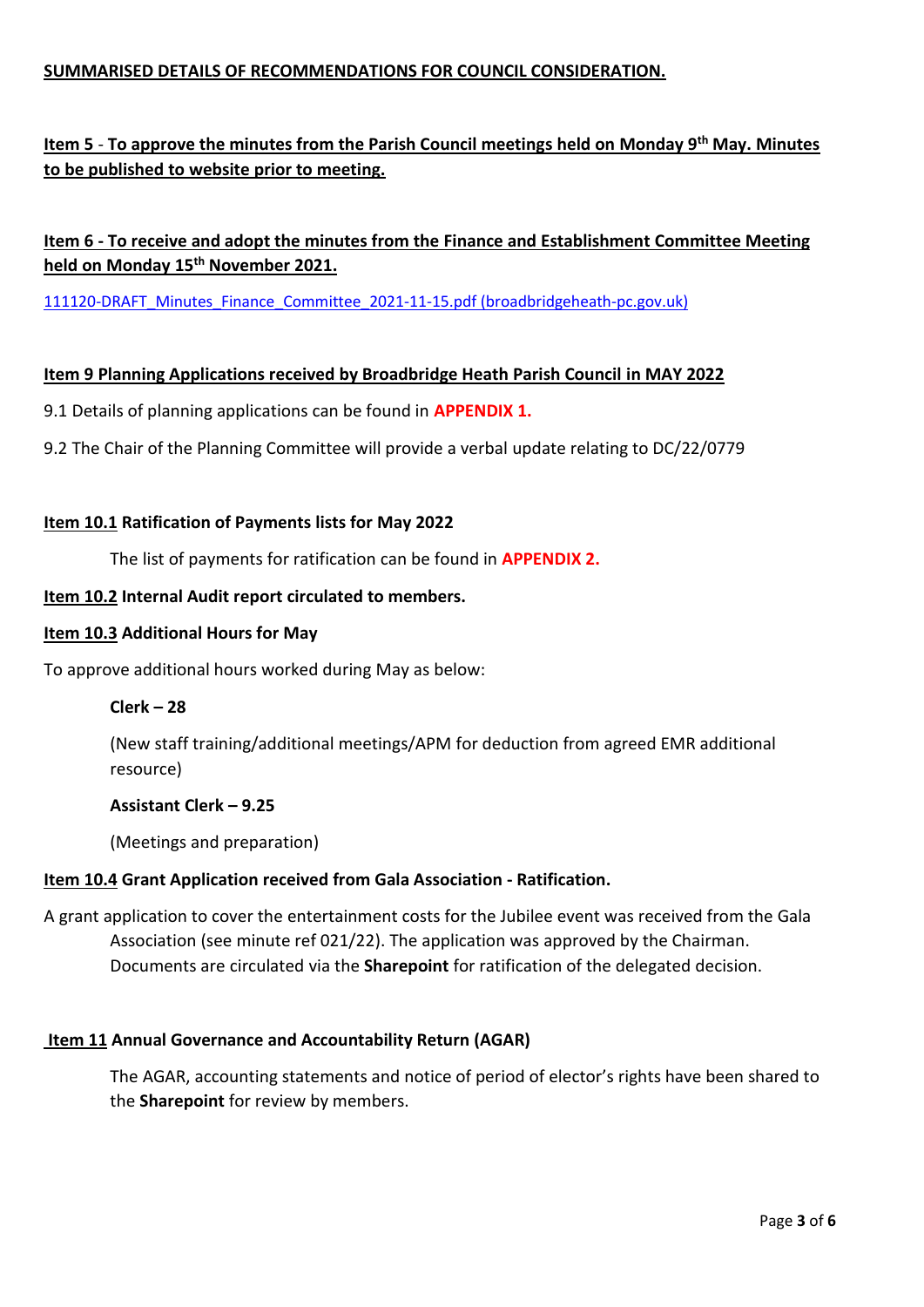#### **Item 12 Legal Acquisitions of Parcels of Land**

A verbal report of progress on the acquisitions of SL5, SL6 and SL9 will be provided at the meeting by the Clerk. Should any transfer executions be ready by the meeting, the documents will be available to be executed by the council.

#### **Item 13 Village Centre Management Agreement**

A report detailing the current status of the management agreement, legal advice obtained in relation to it's content and renewal, and recommendations, will be circulated to members via **Sharepoint**.

#### **Item 14 Open Space Use**

Recommendations for consideration will be presented by the Clerk at the meeting.

#### **Item 15 – Policy Review – All below policies for review have been shared via Sharepoint.**

#### **Item 15.1 Complaints Policy**

The Complaints Policy, adopted in August 2018.

#### **Item 15.2 Disciplinary Policy**

The Disciplinary Policy adopted in August 2018

#### **Item 15.3 Grievance Policy**

The Grievance Policy adopted in August 2018.

#### **Item 15.4 Recruitment Policy**

DRAFT Recruitment Policy.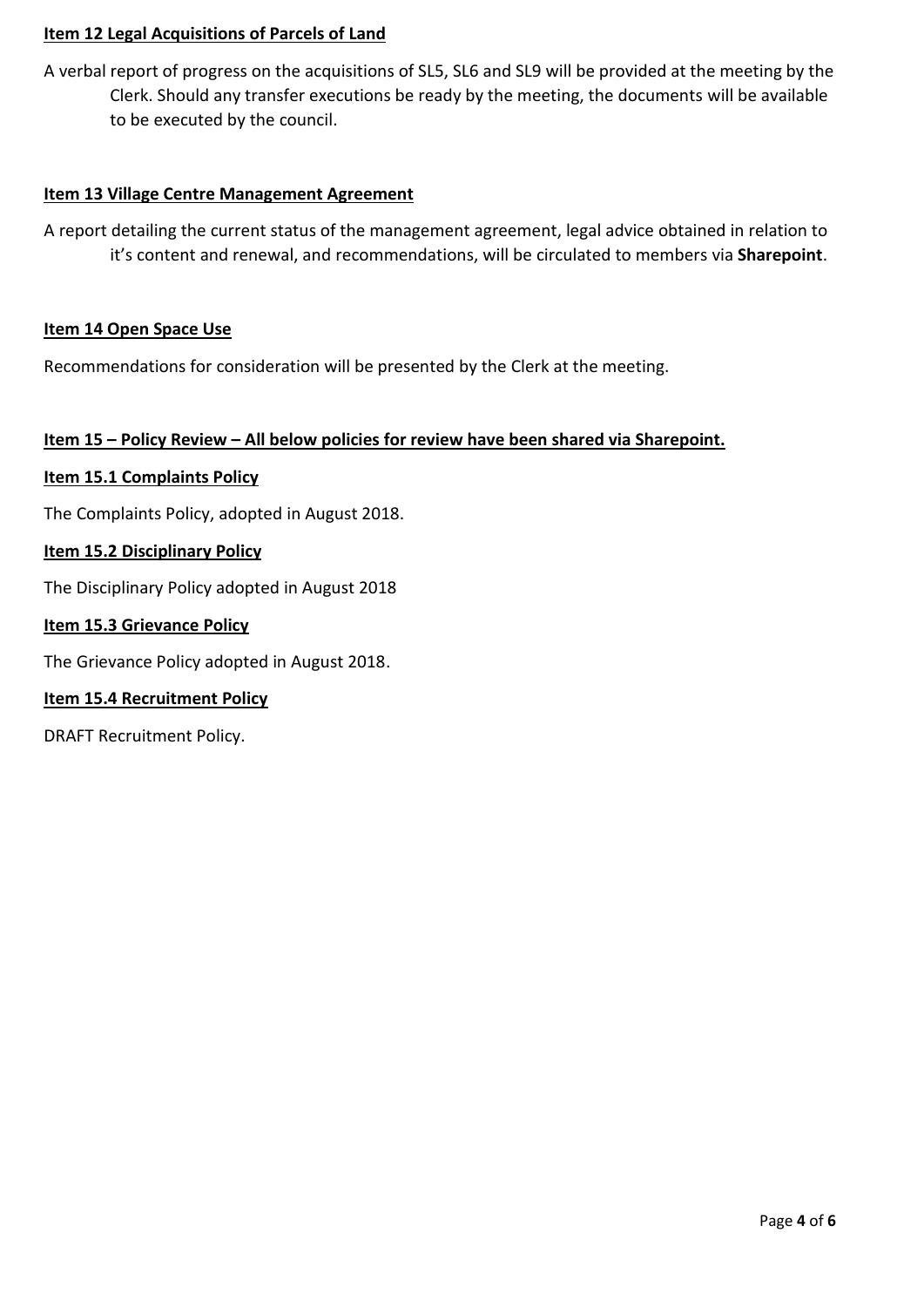#### **Title: APPENDIX 1 – PLANNING APPLICATIONS RECEIVED BY BBHPC DURING MAY.**

Agenda Item – 9.1 Planning Applications.

DC/22/0852 | Erection of a single storey rear extension. | 26 Weston Avenue Broadbridge Heath [Horsham West Sussex RH12 3XE](https://public-access.horsham.gov.uk/public-access/applicationDetails.do?activeTab=summary&keyVal=RB57MIIJHRK00)

*Committee comments submitted 31st May 2022 – "*No objections to this application, provided there are no material objections from the owners of neighbouring properties".

DC/22/0845 | BBSurgery to - 1x Oak TPO/0462, Fell 1 x Ash | 17 Findon Way Broadbridge Heath [Horsham West Sussex RH12 3UZ](https://public-access.horsham.gov.uk/public-access/applicationDetails.do?activeTab=summary&keyVal=RB3CYDIJHR200)

#### *Comments to be submitted by 13 th June.*

*.*

DC/22/0805 | Conversion of loft to form habitable living space, incorporating creation of 2no side dormers and installation of 3no rooflights. | 8 White Close Broadbridge Heath Horsham West Sussex [RH12 3UU](https://public-access.horsham.gov.uk/public-access/applicationDetails.do?activeTab=summary&keyVal=RAWI5OIJHOY00)

*Comments to be submitted by 16th June*

[DC/22/0917 | Erection of an outbuilding to rear provide a study and home gymnasium. | 7 Cook Way](https://public-access.horsham.gov.uk/public-access/applicationDetails.do?activeTab=summary&keyVal=RBRIDOIJHWX00)  [Broadbridge Heath Horsham West Sussex RH12 3US](https://public-access.horsham.gov.uk/public-access/applicationDetails.do?activeTab=summary&keyVal=RBRIDOIJHWX00)

*Comments to be submitted by 17th June*